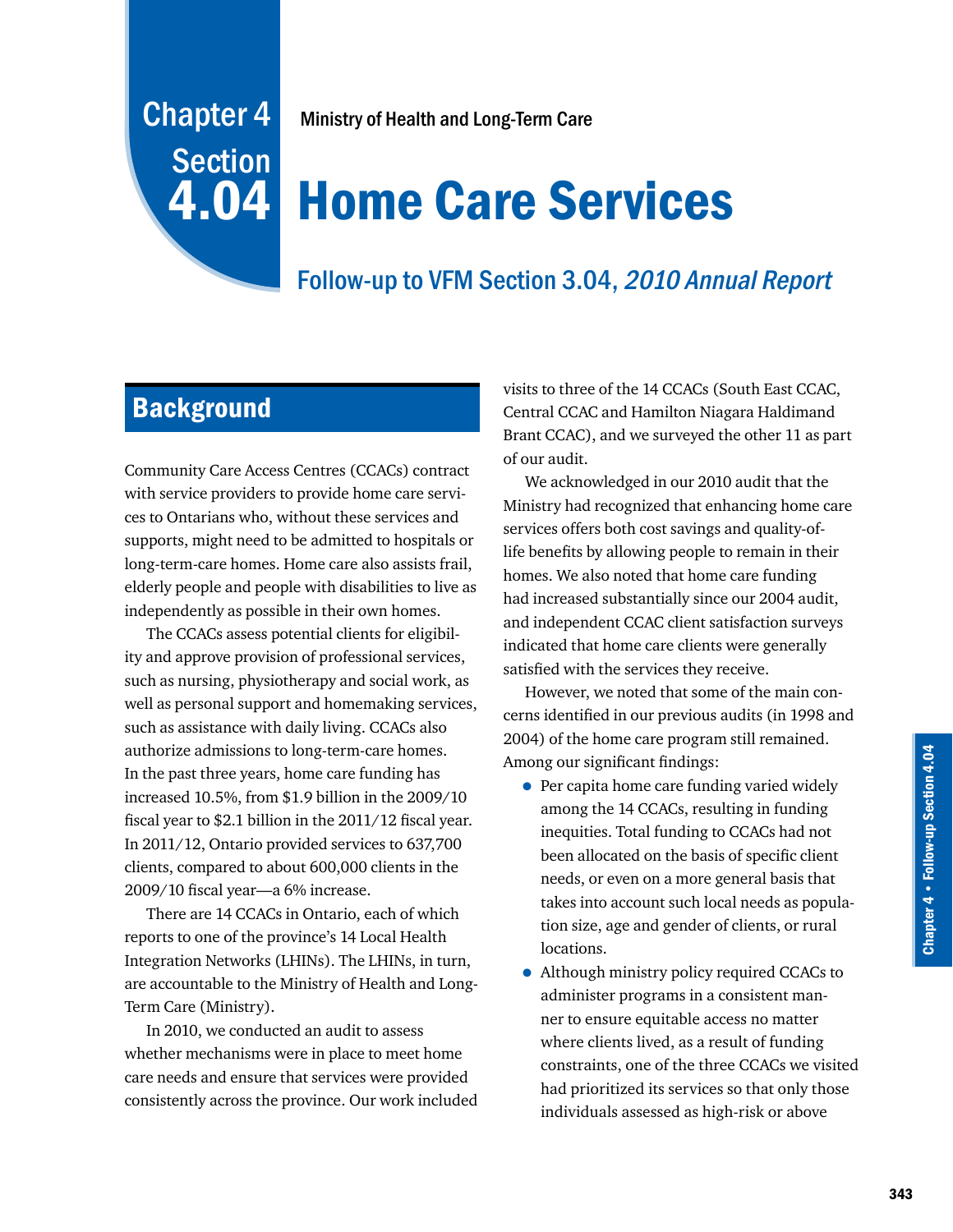would be eligible for personal support services, such as bathing, changing clothes, and assistance with toileting. Clients assessed as moderate-risk in this CCAC were deemed not eligible, while they would have been eligible to receive home care services in the other two CCACs we visited.

- Eleven of the 14 CCACs have a wait list for various home care services. The other three CCACs said that they had virtually no wait lists at all. This is another indicator of a possibly inequitable distribution of resources among the 14 CCACs.
- In the absence of standard service guidelines, each CCAC developed its own guidelines for frequency and duration of services. As a result, the recommended time allocated for each task and the recommended frequency of visits varied, indicating that the level of service for people with similar needs may vary from one CCAC to another.
- Although CCACs had made progress in implementing a standardized initial client-care assessment tool, these assessments were often not done on a timely basis.
- Only one of the CCACs we visited conducted routine, proactive visits to its service providers to monitor the quality of services delivered.
- CCACs expressed concern with not being able to procure services from external service providers competitively. The Ministry had asked them to suspend the competitive procurement process on three occasions since 2002, and, at the time of our 2010 audit, the process was still suspended. This has contributed to significant differences in rates paid to service providers for similar services.
- The 14 CCACs have made good progress in implementing an updated case management information system to provide useful information to help measure and improve performance.

We made a number of recommendations for improvement and received commitments from the Ministry and the CCACs that they would take action to address our concerns.

### Status of Actions Taken on Recommendations

According to information we received from the Ministry and the three CCACs we visited for our 2010 audit work, some progress has been made in addressing all of the recommendations we made in our *2010 Annual Report*. Most will require more time to be substantially implemented. For example, CCACs expect to have new Standards of Care to better manage caseloads by March 31, 2013. As well, efforts to improve the way funding is allocated to CCACs and the way CCACs pay service providers, to better reflect client needs and in accordance with outcomes, are being phased in. The status of the actions taken is summarized following each recommendation.

#### FUNDING OF HOME CARE SERVICES

#### Recommendation 1

*To help ensure that people with similar needs living in different areas of the province receive similar levels of home care service, the Ministry of Health and Long-Term Care, in conjunction with the LHINs, should allocate funds to CCACs primarily on the basis of assessed needs of each local community, using, for instance, the proposed Health Based Allocation Model.*

#### **Status**

The Ministry informed us that it is undergoing Health System Funding Reform to move away from global funding and toward patient-based funding. Funding is to be allocated to the CCACs using the Health Based Allocation Model (HBAM), which estimates expected expenses at the CCAC level based on demographic, clinical and financial information. Also, funding for some procedures would be allocated under another component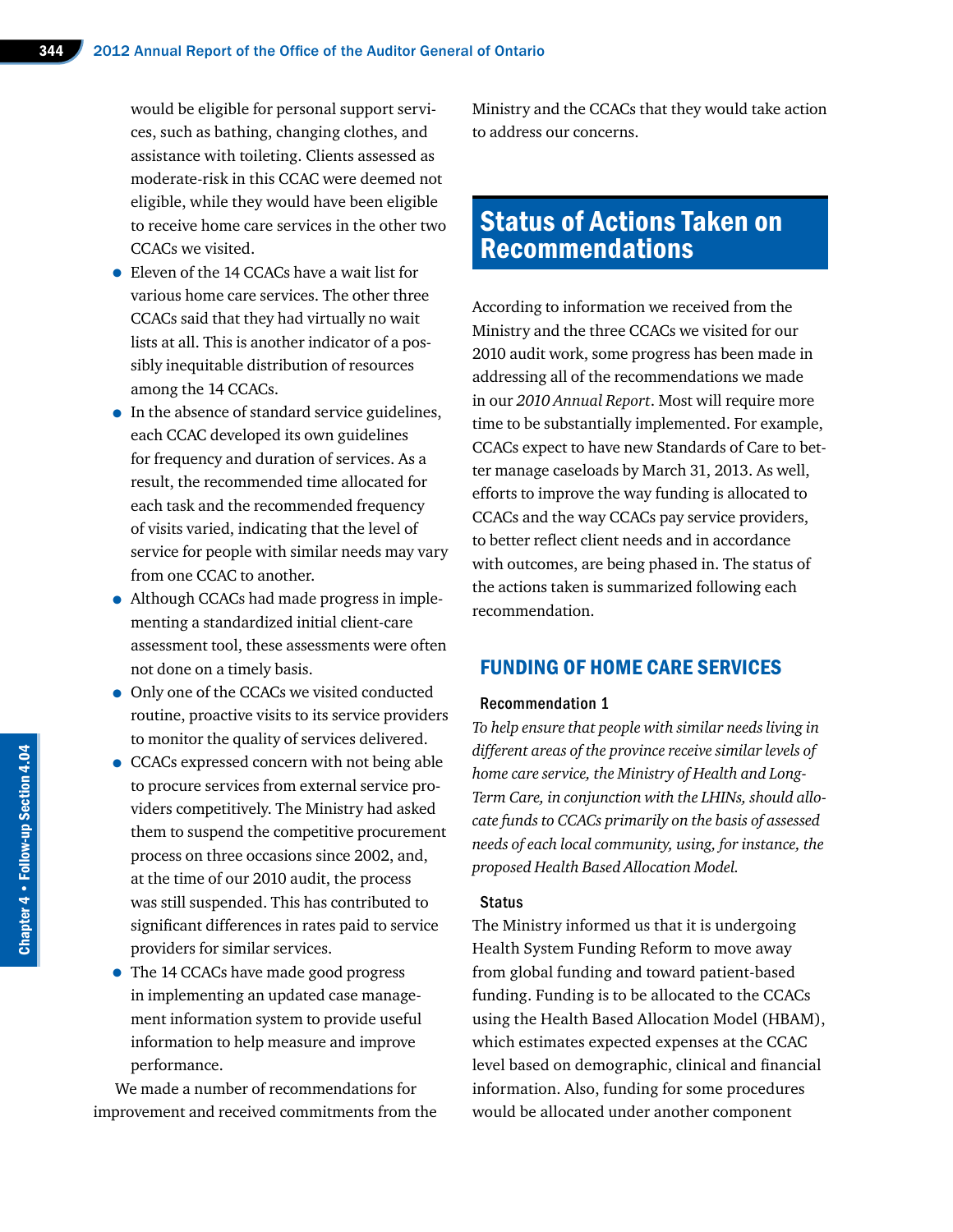of patient-based funding called quality-based procedures, where health-care providers receive funding for the number of patients they treat for certain types of procedures on a price-by-volume basis, using standard rates for each procedure.

The Ministry informed us that it has modified HBAM to take into account the specific costs of each CCAC and to include the components of the Resident Assessment Instrument – Home Care tool, such as measures of health status, to group CCAC clients. It used the revised HBAM in December 2011 to allocate \$27 million in base funding to the LHINs to begin addressing some of the historical funding inequities among the 14 CCACs. It also applied HBAM in the 2012/13 fiscal year to redistribute approximately 10% of CCAC base funding while ensuring that system stability was maintained and access to services preserved. The Ministry also informed us that in the 2012/13 fiscal year it would use HBAM to determine a portion of the new LHIN base-funding allocation for the community sector announced by the government in that year.

The Ministry said that it would continue to work with the CCACs to further refine the funding model for future years. As part of this process, the Ministry plans to increase the portion of CCAC base funding allocated under Health System Funding Reform until CCACs are receiving 70% of their allocations by patient-based funding, by the 2014/15 fiscal year. The Ministry also indicated that it would provide supports to inform and assist CCACs and LHINs with the transition to the new funding approach.

#### DELIVERY OF HOME CARE SERVICES

#### Case Management Caseloads

#### Recommendation 2

*To ensure that case managers are deployed optimally and to encourage equitable service levels across the province, the Ministry of Health and Long-Term Care should work with LHINs and the Ontario Association of Community Care Access Centres to establish case manager–client caseload guidelines.*

#### **Status**

According to the Ministry and the three CCACs, the new Client Care Model under the Integrated Client Care Project (ICCP) is redesigning the way health-care services are provided. The Client Care Model uses a population-based case management approach developed by the Ontario Association of Community Care Access Centres. Clients are categorized into different populations and subpopulations based on factors such as health conditions, degree of independence and risk of acute episodes. The model enables case managers to specialize in specific client populations, co-ordinate client care across the entire health system and monitor the impact of the care provided.

The three CCACs informed us that, also as part of ICCP, they are working to implement Standards of Care, case manager–client caseload guidelines outlining the role and expectations for client services staff by client population and sub-population. The three CCACs informed us that all 14 CCACs were categorizing clients according to consistent definitions of populations and sub-populations to enable caseload realignment among case managers. The standards in place at the time of this follow-up had been approved in July 2011 by all CCACs. They are to evolve as future sub-populations are identified and as implementation occurs. CCACs anticipated complete implementation of the standards by March 31, 2013.

At the time of our follow-up, the Client Care Model was being applied to four areas of care: individuals requiring wound care; individuals requiring palliative care; frail seniors; and medically fragile children. The model focuses on high costs and/ or volumes and the potential to improve care and either reduce the cost of care or increase the amount of care provided for the same cost.

The Ministry informed us that it was testing a new wound care model using outcome-based pathways and outcome-based payments at four CCACs, with a goal to apply the new model at all CCACs and for all types of wounds. Five palliative care testing sites have also been launched, and the CCACs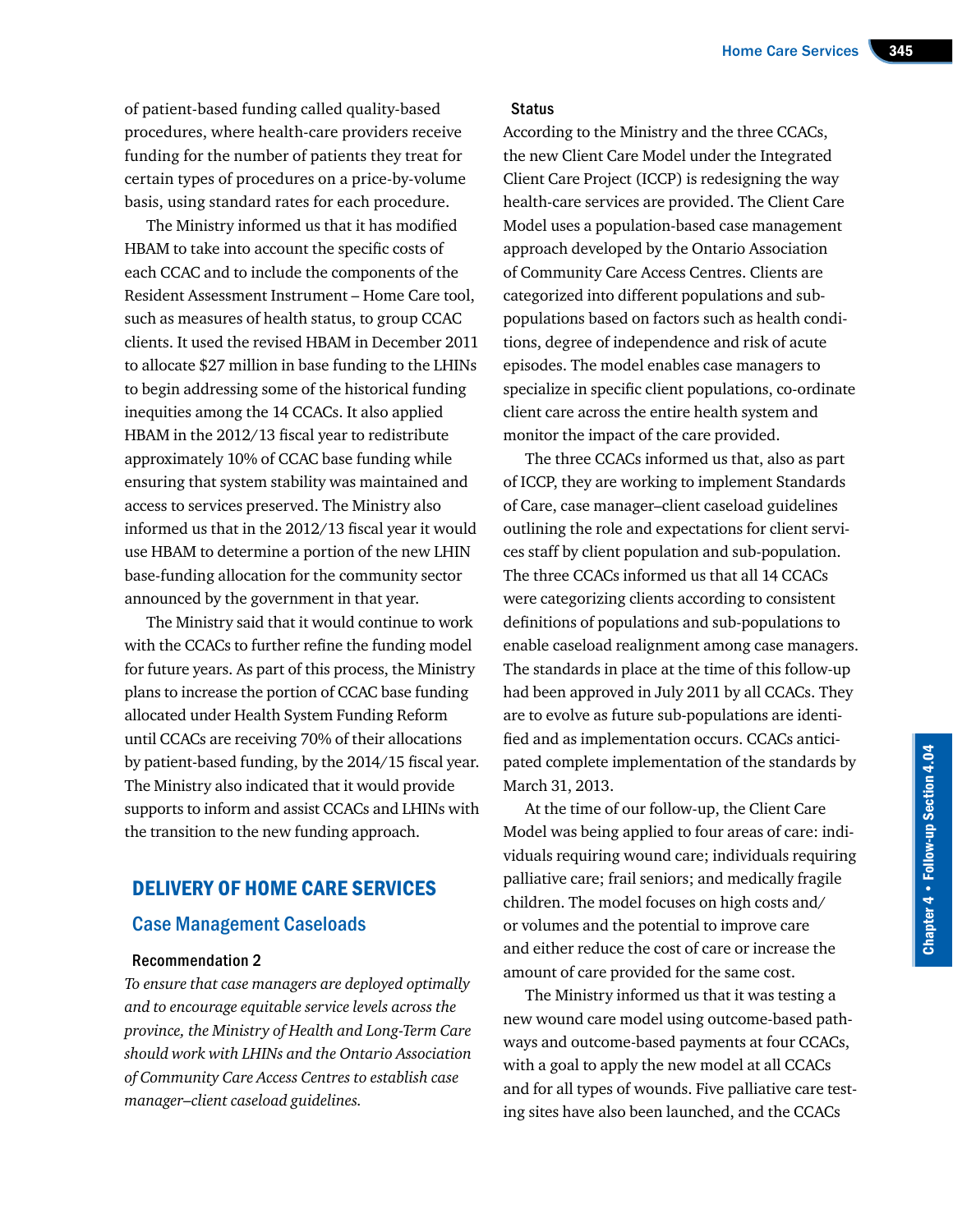are to begin initial research for outcome-based care pathways for frail seniors and medically fragile children in April 2013. Participating CCACs and service providers are expected to be identified at that time.

According to the Ministry, all work completed as part of the ICCP is being assessed by external evaluators to identify the best policy options for health care and health-care funding and incorporate them into the system.

#### Admission to Services or Wait-lists, Service Levels, Monitoring Home Care Services Provided, Client Reassessment for Continued Services

#### Recommendation 3

*To help ensure that an appropriate and consistent level of service is provided to home care clients, Community Care Access Centres should:* 

- *monitor case manager adherence to the established timelines for both the initial client assessment and the periodic client reassessments and, where such timelines are not met, ensure that case managers document the reasons in the applicable client files;*
- *enhance external provider oversight to better ensure that the expected and paid-for levels of service are being provided to home care clients; and*
- *regularly review both client complaints and client events to identify any systemic areas requiring further follow-up.*

*To promote equitable funding and service levels across the province, the Ministry of Health and Long-Term Care, in partnership with the LHINs, should consider incorporating summary data from the standardized Resident Assessment Instrument to assist in developing a more client-needs-based funding model and to encourage the CCACs to adopt consistent criteria for prioritizing the differing levels of home care services.*

#### **Status**

According to the three CCACs, work was underway to enhance the Client Health Related Information

System (CHRIS) to support compliance with the provincially endorsed Standards of Care at the individual client level. This should also enable better monitoring of client assessments and reassessments. The improved system will remind case managers when assessments are due by client care model and population type according to the Standards of Care. The enhancements to CHRIS began to go live in October 2012.

The three CCACs indicated that they have been monitoring reassessment standards through various means while they waited for the CHRIS enhancements to be fully implemented. The first CCAC has been conducting manual audits of the files of clients who have been identified as not having had an assessment when planned, to ensure that the reasons for this are valid and documented. The second CCAC has been tracking the frequency at which standards are met at the caseload level and the organizational level to help pinpoint problem areas. The third CCAC's case managers were in the process of setting timelines for the frequency at which reassessments should occur, according to type of client population. It had completed its review of caseload files by July 2012 and expected to adjust the frequency of its reassessments to match the new standards of client care for CCACs by the end of November 2012.

The three CCACs informed us that they have adopted an audit framework for the oversight of contracted service providers. The framework includes a process for risk evaluation to pinpoint areas that provincial audit activity should focus on. In 2011 an audit was conducted at three CCACs on the identification, reporting, management and quality-improvement processes related to missed visits. Audit processes for assessing compliance and quality of services were to be further developed by a provincial Missed Visit Working Group throughout 2012.

According to the three CCACs, the Ontario Association of Community Care Access Centres maintains a province-wide reporting site that captures data that can be used to assess service provider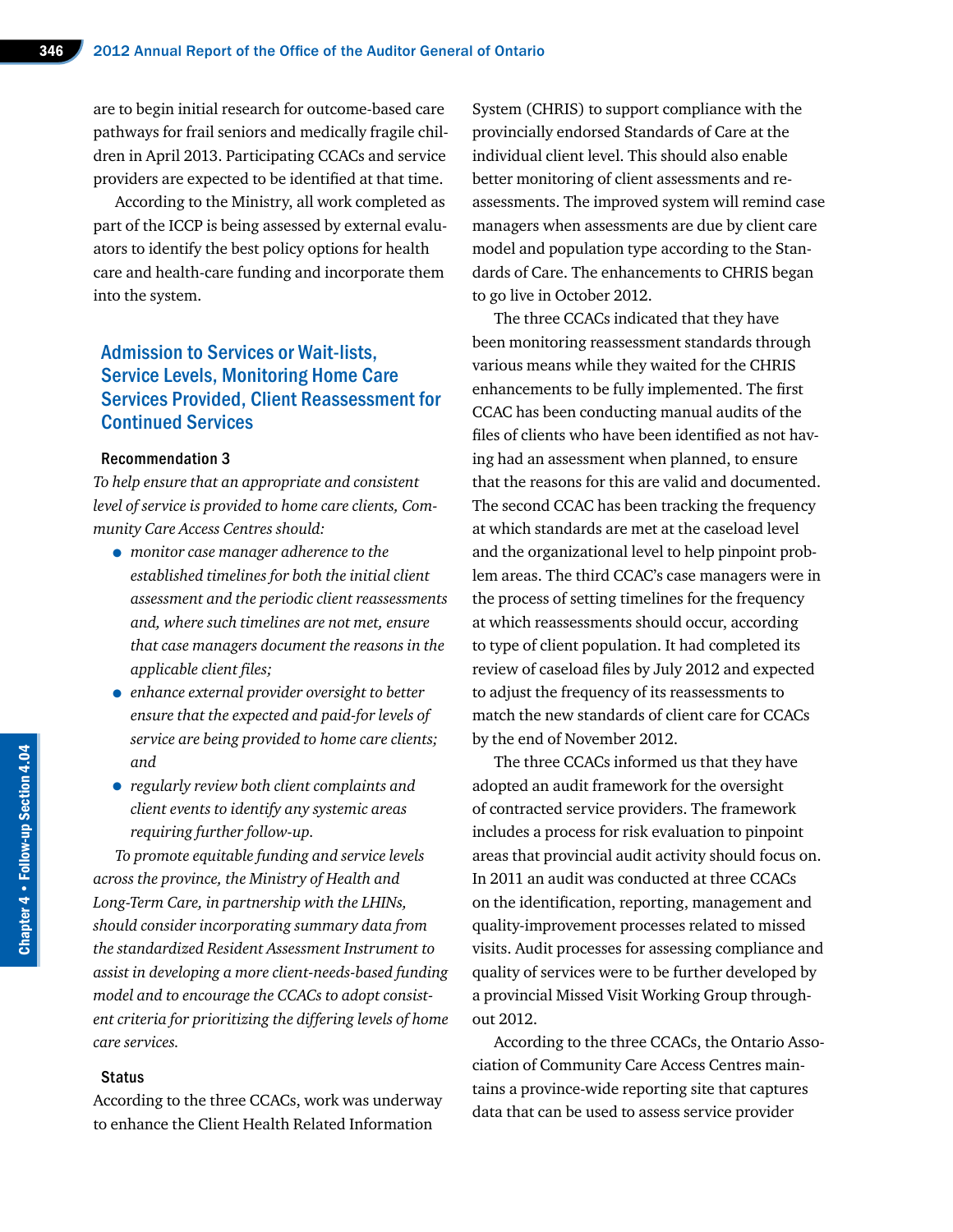performance. All three CCACs indicated that they regularly review performance data with their service providers and discuss areas where the quality of service could be improved. They also indicated that work was underway to further develop the performance measures to better support the monitoring of client outcomes; their target was to introduce public reporting through Health Quality Ontario at the service provider level by the 2013/14 fiscal year.

All three CCACs informed us that they track complaints and events and monitor these for areas requiring follow-up. The 14 CCACs developed a provincial common events framework to standardize the way in which client complaints and certain key events are tracked and managed across their sectors. The three CCACs informed us that 13 of the CCACs had finished aligning their data capture with the new events framework, and that the remaining CCAC would align its data in the future.

As noted earlier, the Ministry is moving toward patient-based funding and has been working with the CCACs to enhance the Health Based Allocation Model (HBAM), which uses demographic, clinical and financial information to estimate expected expenses at the CCAC level. The Ministry informed us that part of the enhancements to HBAM included incorporating relevant components of the Resident Assessment Instrument – Home Care to allocate funding for long-stay clients. This includes data such as measures of health status, which can be used to group clients and related costs. Also, as noted earlier, CCACs have been working on developing and implementing Standards of Care, which would establish consistent criteria for prioritizing levels of home care services.

#### Acquisition of Services from Contractors

#### Recommendation 4

*To ensure that home care services are procured from external providers in a cost-effective manner, the Ministry of Health and Long-Term Care should work with LHINs and the Ontario Association of Community Care Access Centres to:*

- *formally evaluate the expected cost savings from allowing CCACs to procure home care services on a competitive basis, keeping in mind the potential impact on clients and service levels; and*
- *in the meantime, conduct a review of serviceprovider rates by type of service across Ontario to determine whether the significant rate variations are warranted in relation to the actual cost of providing the service.*

#### **Status**

The Ministry informed us that government direction for CCACs to proceed with competitive procurement was still pending at the time of our follow-up, thus the CCACs had not yet been able to start procuring home care services on a competitive basis. The Ministry also informed us that the CCACs are working with their providers to ensure that the providers are aware of performance expectations, are focused on continuous quality improvement as part of their core business, and have appropriate tools, training and information to support quality delivery.

The Ministry indicated that a key design element of its Integrated Client Care Project (ICCP) was the development of an alternative payment process. Following the new process, payment to contracted home care service providers would be based on their achievement of specific client outcomes using evidence-based, best-practice care pathways. At the time of our follow-up, this alternative payment process was being tested at two wound care sites. First, wound care milestones are identified (for example, a wound must be 30% healed in 30 days), and then payment to the provider is to be based on achieving these milestones. The CCACs noted that the work on the alternative payment process would inform the Ministry's patient-based funding initiative as well as the contracting approach in the future. According to the Ministry, patient-based funding addresses rate variations, as payment is based on what it refers to as evidence-based best-practice care pathways as opposed to units of discrete service.

The Ministry informed us that ICCP has also developed the necessary changes to the electronic